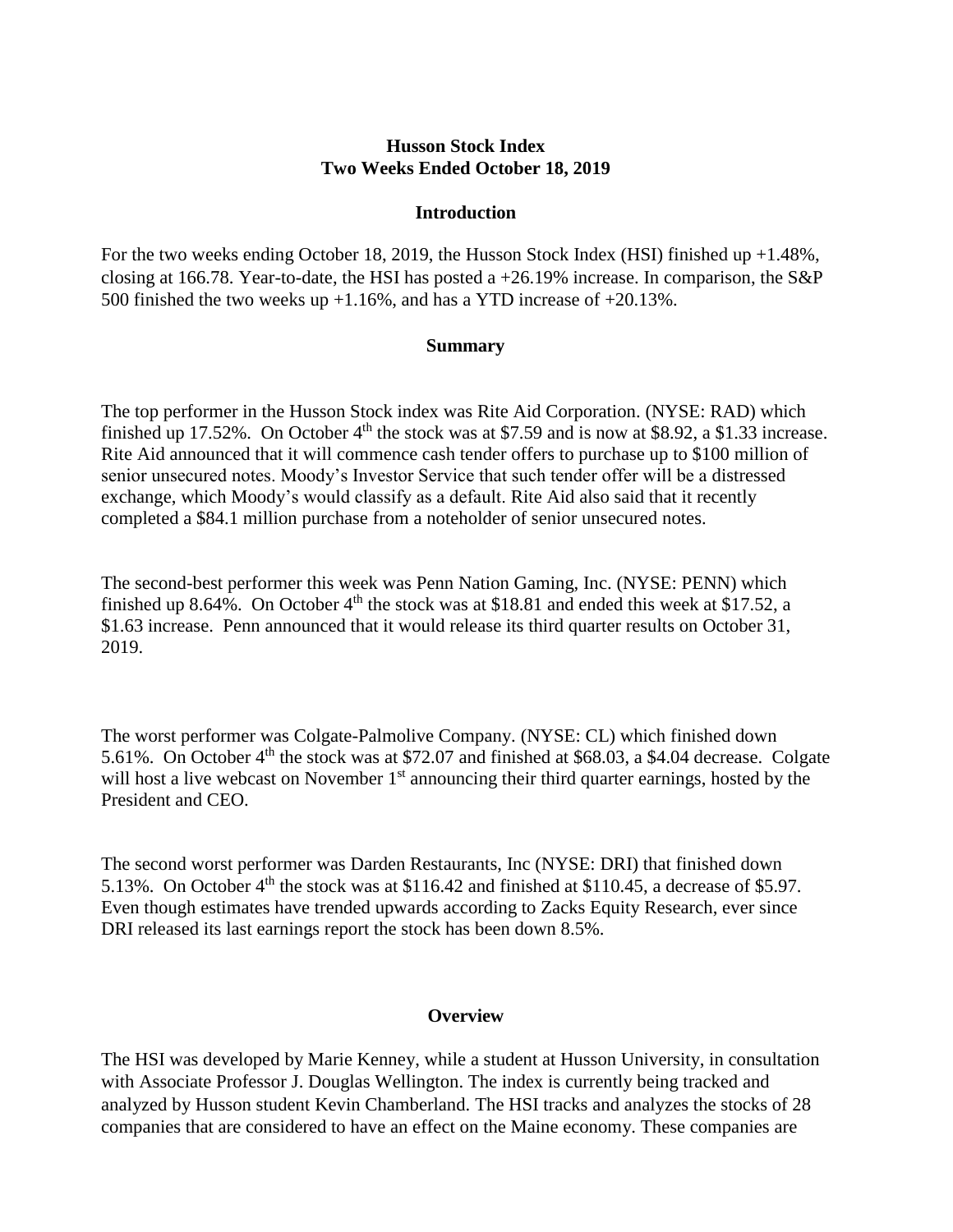either based in Maine or have an influence on the Maine economy through employment or consumer spending. This price-weighted index offers a numerical breakdown of Maine's economy. The analysis looks into the events of the week and finds the likely reasons the index went up or down. This index and analysis help provide a better understanding of Maine's economy as well as explain significant changes in stock prices of the companies that comprise the HSI.

| <b>Ticker</b><br><b>Symbol</b> | <b>Stock</b>                                | <b>Maine</b><br><b>Affiliation</b> | <b>Sector</b>                   |
|--------------------------------|---------------------------------------------|------------------------------------|---------------------------------|
| <b>AGR</b>                     | Avangrid, Inc.                              | Presence                           | <b>Utilities</b>                |
| <b>ANCUF</b>                   | <b>Alimentation Couche-Tard Inc Class B</b> | Presence                           | <b>Consumer Staples</b>         |
| <b>BAC</b>                     | <b>Bank of America Corporation</b>          | Presence                           | Financials                      |
| <b>BHB</b>                     | <b>Bar Harbor Bankshares</b>                | Maine-based                        | Financials                      |
| CAC                            | <b>Camden National Corporation</b>          | Maine-based                        | Financials                      |
| <b>CHTR</b>                    | Charter Communications, Inc.                | Presence                           | <b>Communications Services</b>  |
| CL                             | Colgate-Palmolive Company                   | Maine-based                        | <b>Consumer Staples</b>         |
| <b>DRI</b>                     | Darden Restaurants, Inc.                    | Presence                           | <b>Consumer Discretionaries</b> |
| <b>FNLC</b>                    | The First Bancorp, Inc.                     | Maine-based                        | Financials                      |
| GD                             | <b>General Dynamics Corporation</b>         | Presence                           | <b>Industrials</b>              |
| <b>HLT</b>                     | Hilton Worldwide Holdings, Inc.             | Presence                           | <b>Consumer Discretionaries</b> |
| HD                             | The Home Depot, Inc.                        | Presence                           | <b>Consumer Discretionaries</b> |
| <b>ICCC</b>                    | <b>ImmuCell Corporation</b>                 | Maine-based                        | <b>Health Care</b>              |
| <b>IDXX</b>                    | <b>IDEXX</b> Laboratories, Inc.             | Maine-based                        | <b>Health Care</b>              |
| LOW                            | Lowe's Companies, Inc.                      | Presence                           | <b>Consumer Discretionaries</b> |
| <b>MCD</b>                     | McDonald's Corporation                      | Presence                           | <b>Consumer Discretionaries</b> |
| <b>NBN</b>                     | Northeast Bancorp                           | Maine-based                        | Financials                      |

# **Composition of the Husson Stock Index (HSI)**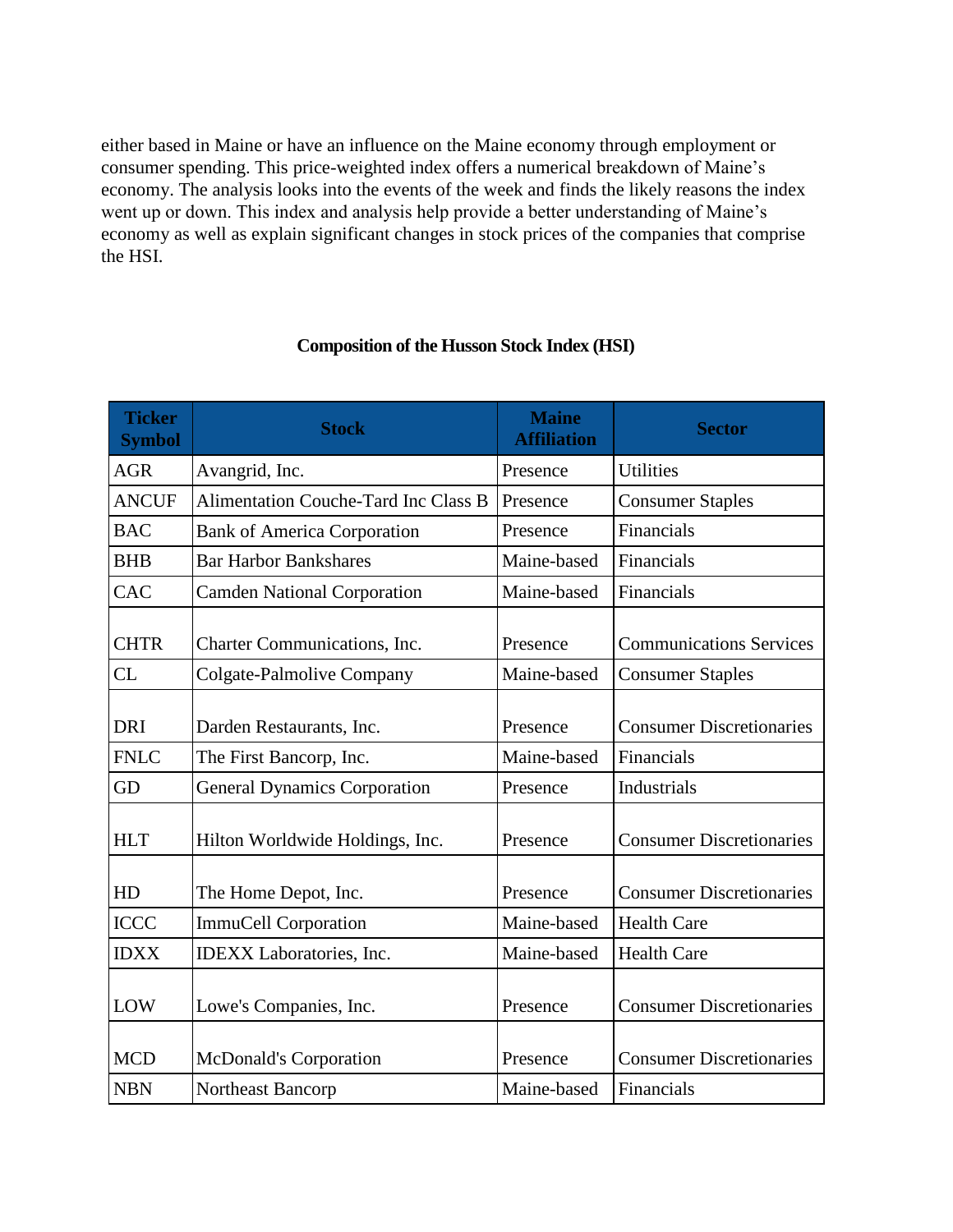| <b>PENN</b> | Penn National Gaming, Inc.       | Presence | <b>Consumer Discretionaries</b> |
|-------------|----------------------------------|----------|---------------------------------|
| <b>RAD</b>  | Rite Aid Corporation             | Presence | <b>Consumer Staples</b>         |
| TD          | The Toronto-Dominion Bank        | Presence | Financials                      |
| <b>TMUS</b> | T-Mobile US, Inc.                | Presence | <b>Consumer Services</b>        |
| <b>UPS</b>  | United Parcel Service, Inc.      | Presence | Industrials                     |
| <b>UTX</b>  | United Technologies Corporation  | Presence | Industrials                     |
| <b>UNM</b>  | <b>Unum Group</b>                | Presence | Financials                      |
| <b>VLO</b>  | <b>Valero Energy Corporation</b> | Presence | Energy                          |
| <b>WMT</b>  | Walmart Inc.                     | Presence | <b>Consumer Staples</b>         |
| <b>WEX</b>  | WEX Inc.                         | Presence | <b>Information Technology</b>   |
| WBA         | Walgreens Boots Alliance, Inc.   | Presence | <b>Consumer Staples</b>         |